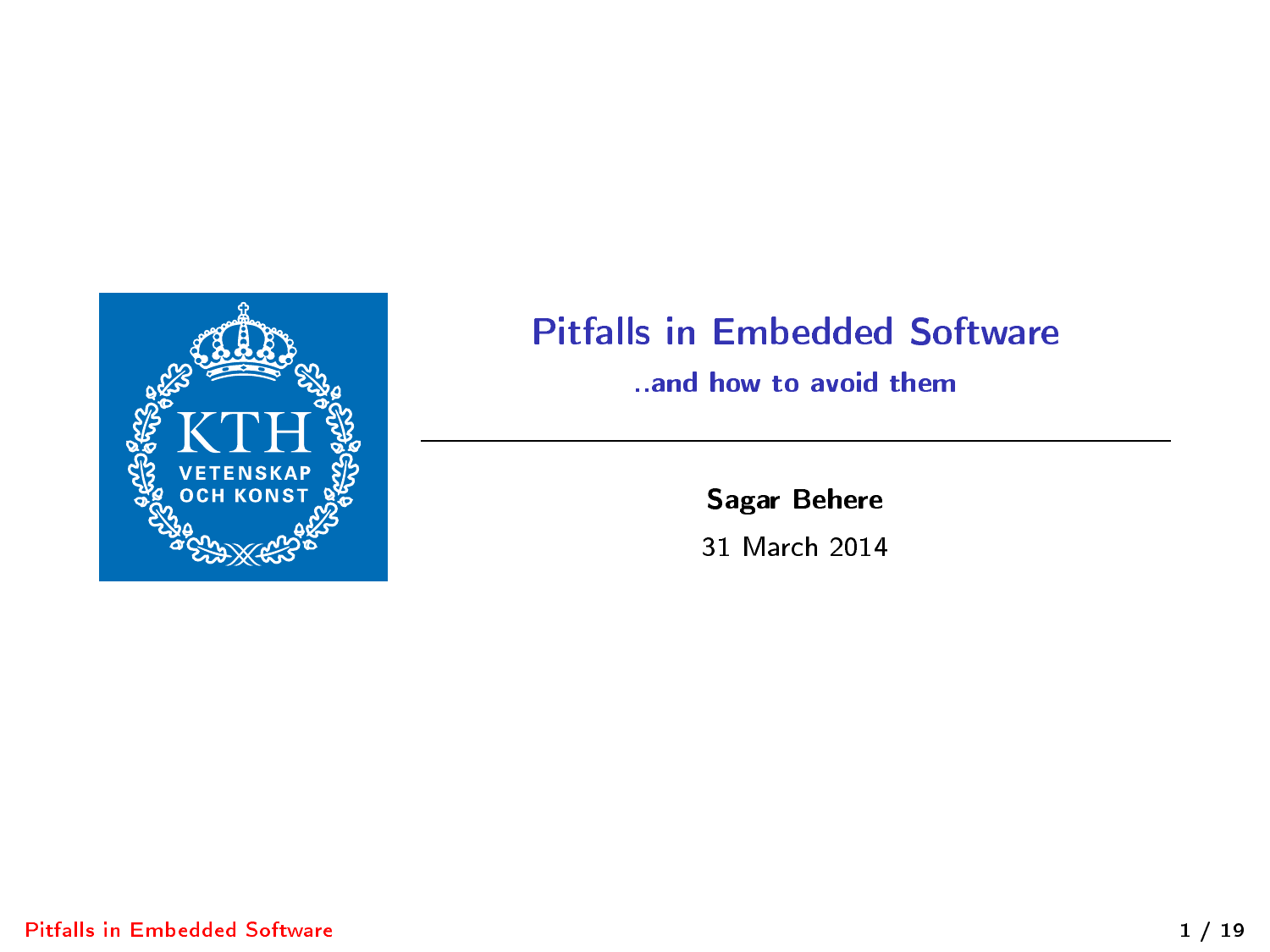## What is wrong with this code?

```
unsigned int count = BigValue;
for (int i = 0; i < count; i++) {
    ;
}
```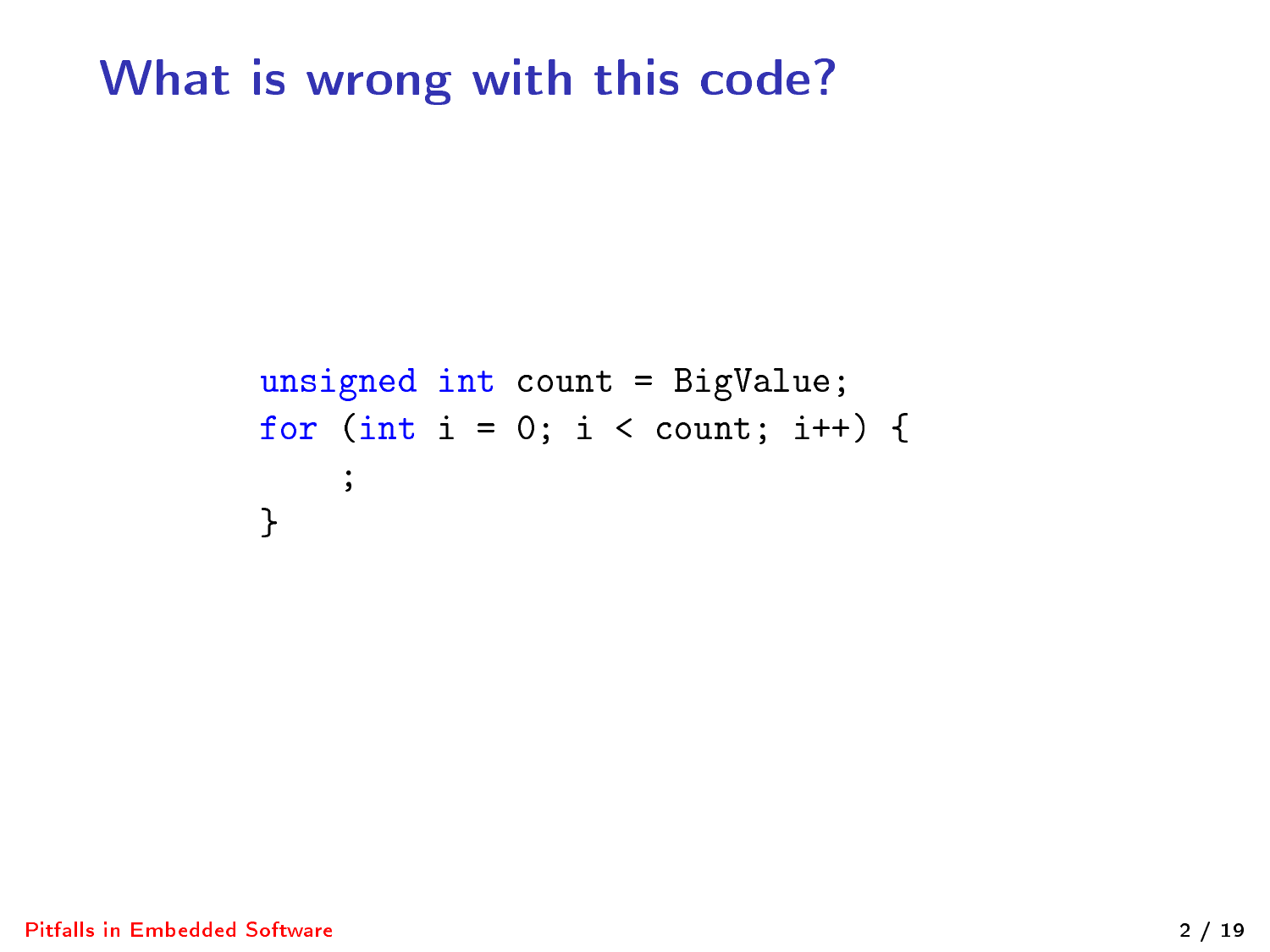# Who am 1?







- 10+ years of systems development
- Diesel engines, traction control, autonomous driving
- · Robotics, artificial intelligence, unmanned aerial vehicles

#### [Pitfalls in Embedded Software](#page-0-0) 3 / 19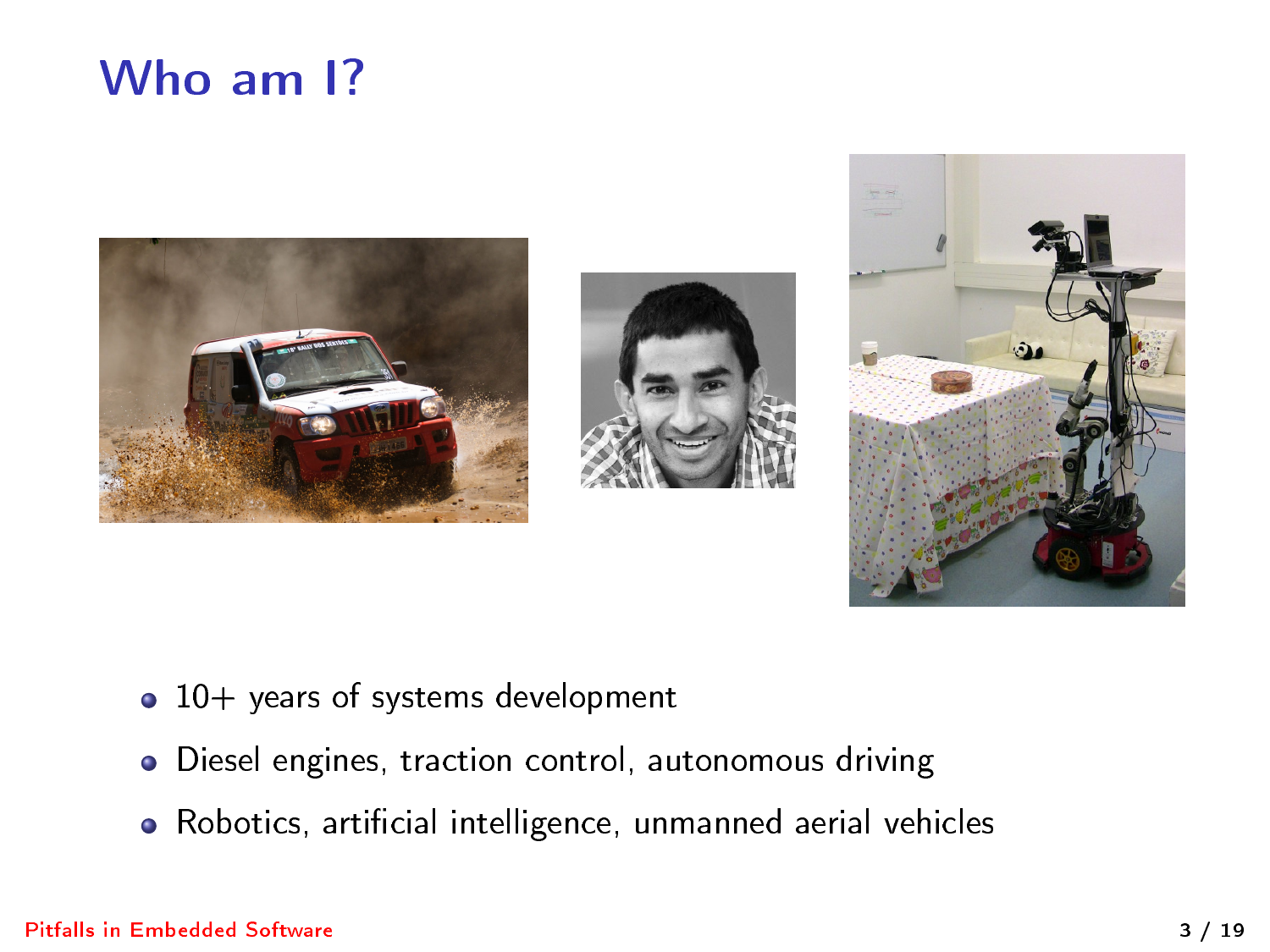# What will I talk about?

- **1** Inconsistent bugs
- **2** How to debug
- **3** Take-home puzzles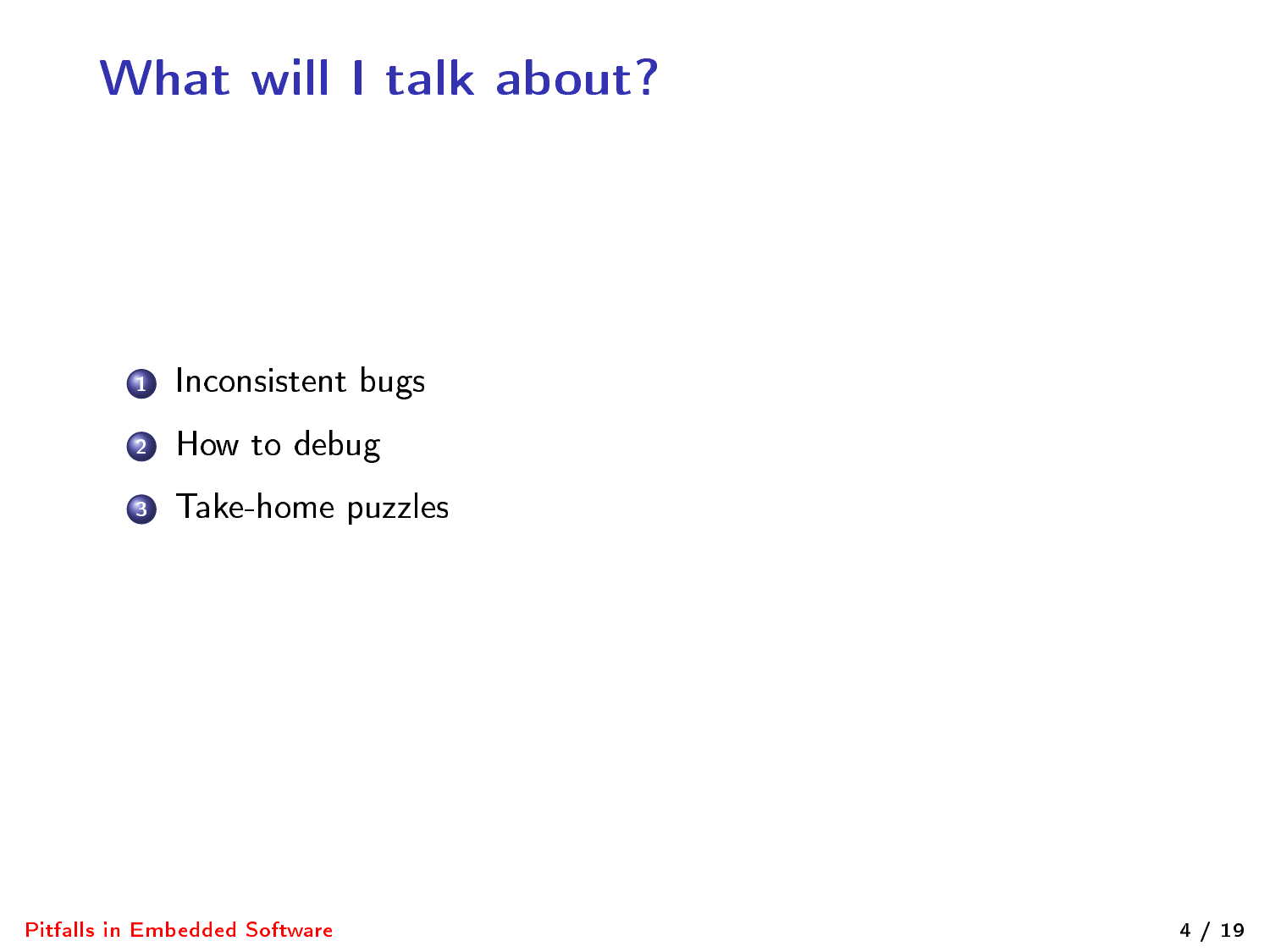# Race conditions

Thread 1:

global\_counter += 1;

Thread 2:

global\_counter = 0;

What if the increment operation cannot be performed atomically?

### Best practices:

- Surrounded critical sections by preemption limiting mechanisms
- **•** For ISRs: Interrupt must be disabled
- **Property Contracts: Contracts**

### Tip

Look up Scoped Mutexes

#### [Pitfalls in Embedded Software](#page-0-0) 5 / 19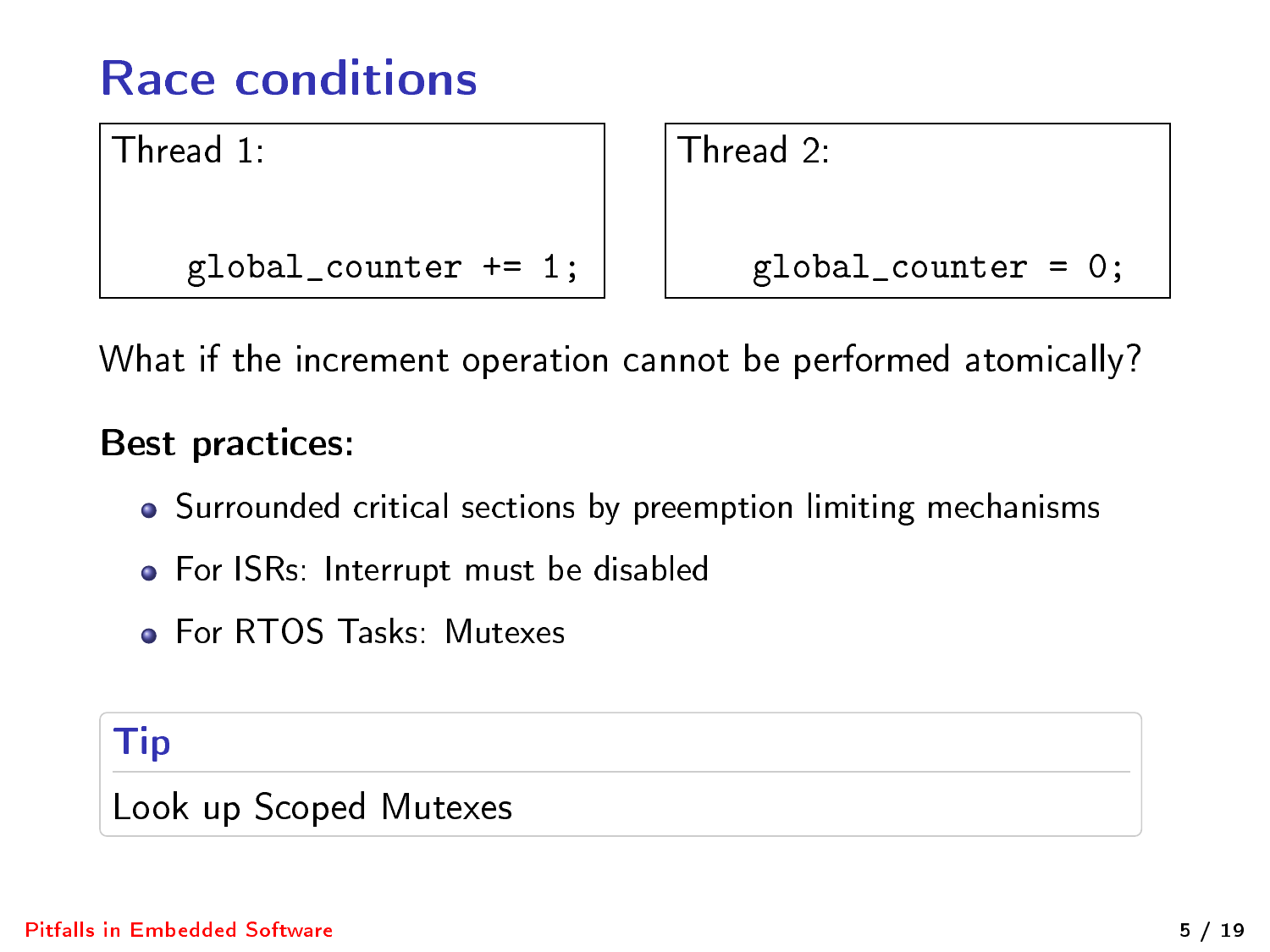# Non-reentrant functions



ETH driver functions MUST manipulate the same global objects!

### Best practice:

- Use Mutexes
	- . But is that sufficient?

#### [Pitfalls in Embedded Software](#page-0-0) 6 / 19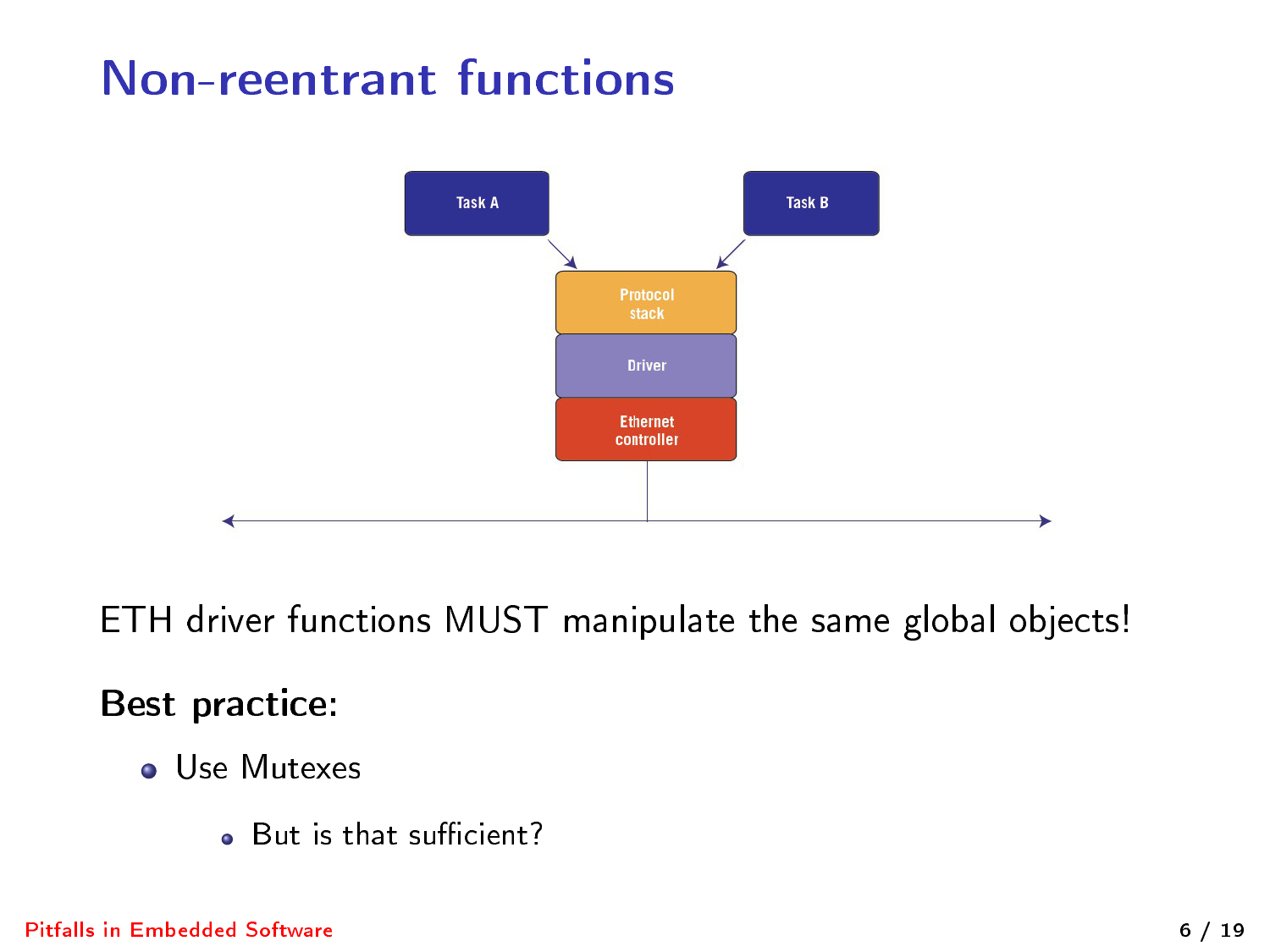# Missing volatile keyword

```
g_{a}alarm = ALARM_0N;
//
// Code that does not access g_alarm
//
g_alarm = ALARM_OFF;
```
What happens when compiled with optimization enabled?

Best practices: Use volatile to declare every

- Global variable accessed by an ISR
- Global variable accessed by two or more RTOS tasks
- Pointers to memory-mapped registers
- Delay loop counters

#### [Pitfalls in Embedded Software](#page-0-0) 7 / 19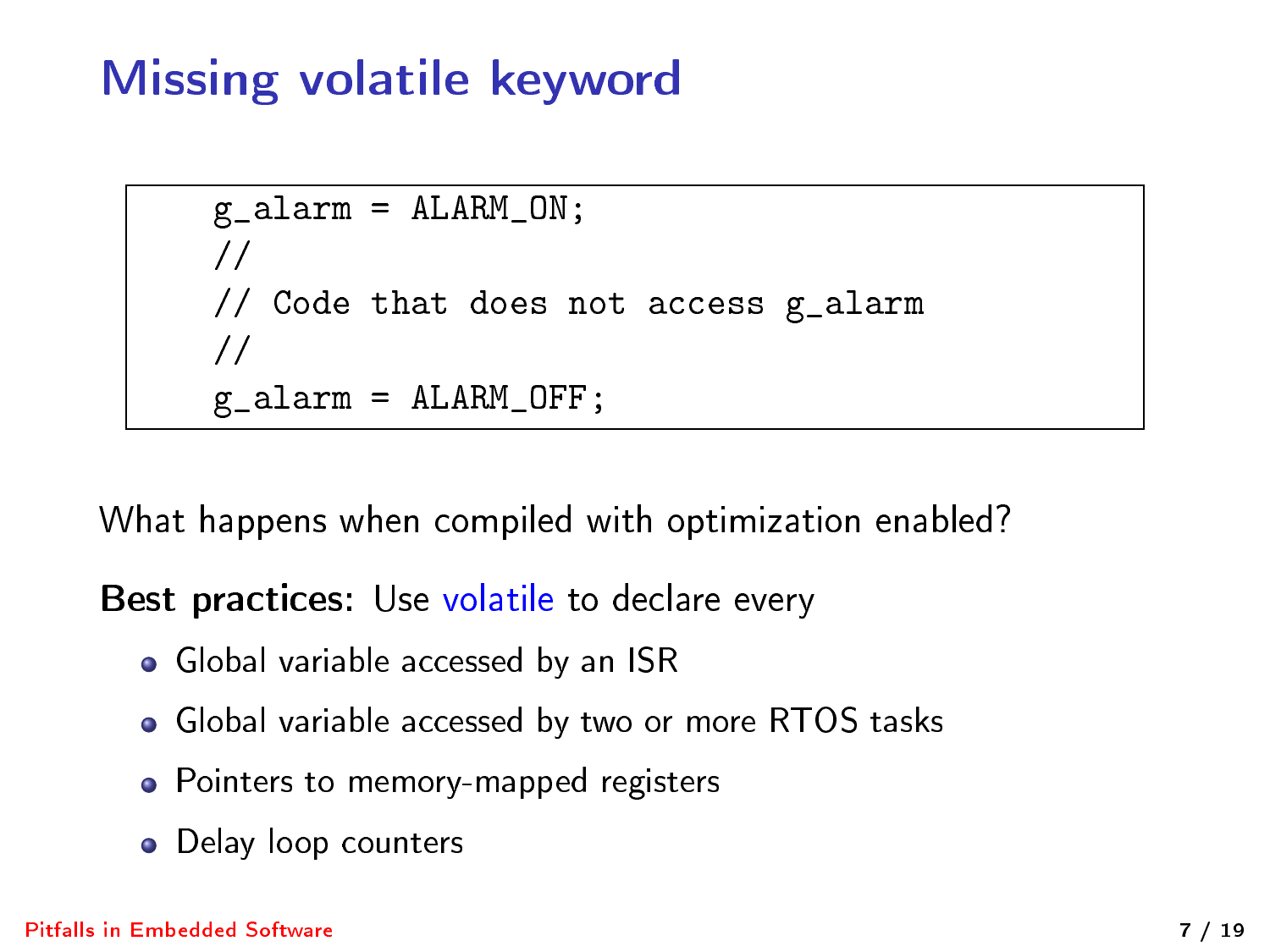## Stack overflow

- Effects and timing both unpredictable
- **•** Embedded systems are especially vulnerable
	- Limited RAM. No virtual memory
	- RTOS based designs typically have one-stack-per-thread; each must be correctly sized
	- Interrupt handlers may try to use those

Best practice:

- **1** During init, paint an unlikely memory pattern throughout the stack.
- <sup>2</sup> During runtime, supervisor task periodically checks for 'scratches in the paint' above a 'high water mark'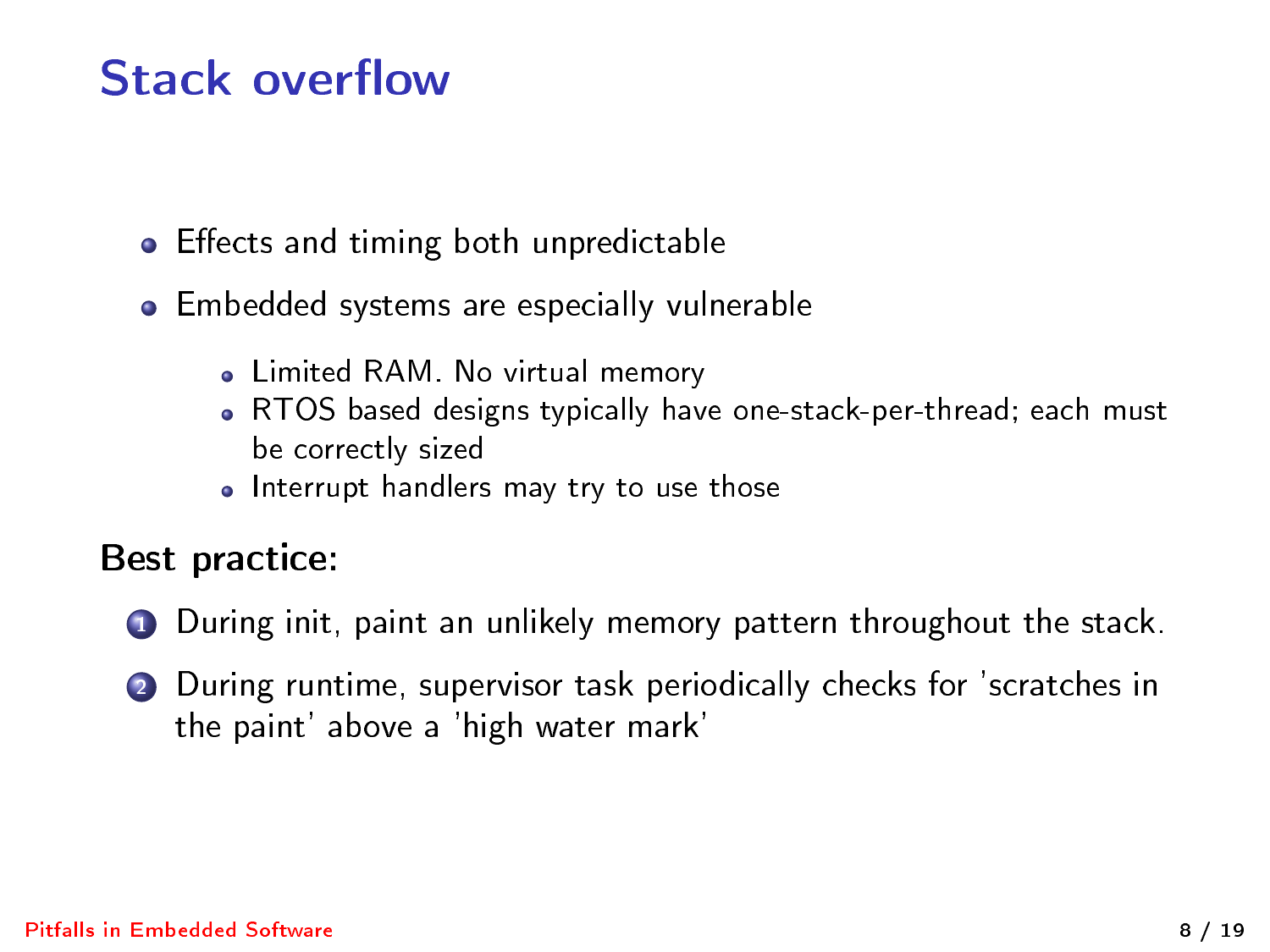# Heap fragmentation

- **1** Start with a 10KB heap
- 2 malloc() two blocks of 4 KB
- **3** free() one of the blocks
- **4** malloc() a block of 6 KB

What will happen?

### Best practice:

All memory requests should have the same size.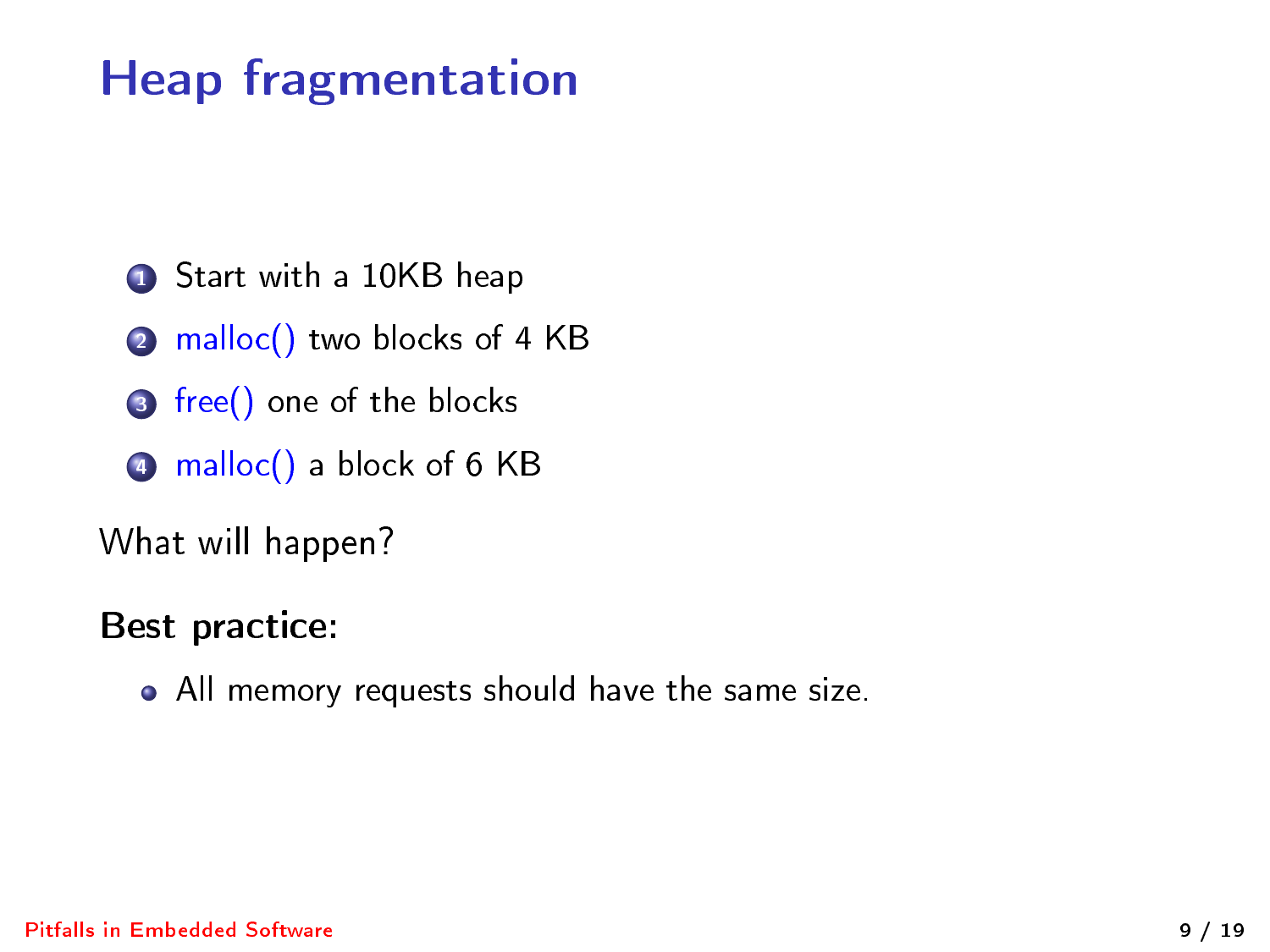# Memory leaks

• Number of malloc()s does not match number of free()s

```
int *x;
x = malloc(sizeof(int));
*x = 100:
```
• Why is the above code dangerous?

### Best practice:

- Design patterns: Clearly define ownership pattern or lifetime of each type of heap-allocated object.
- Valgrind!!!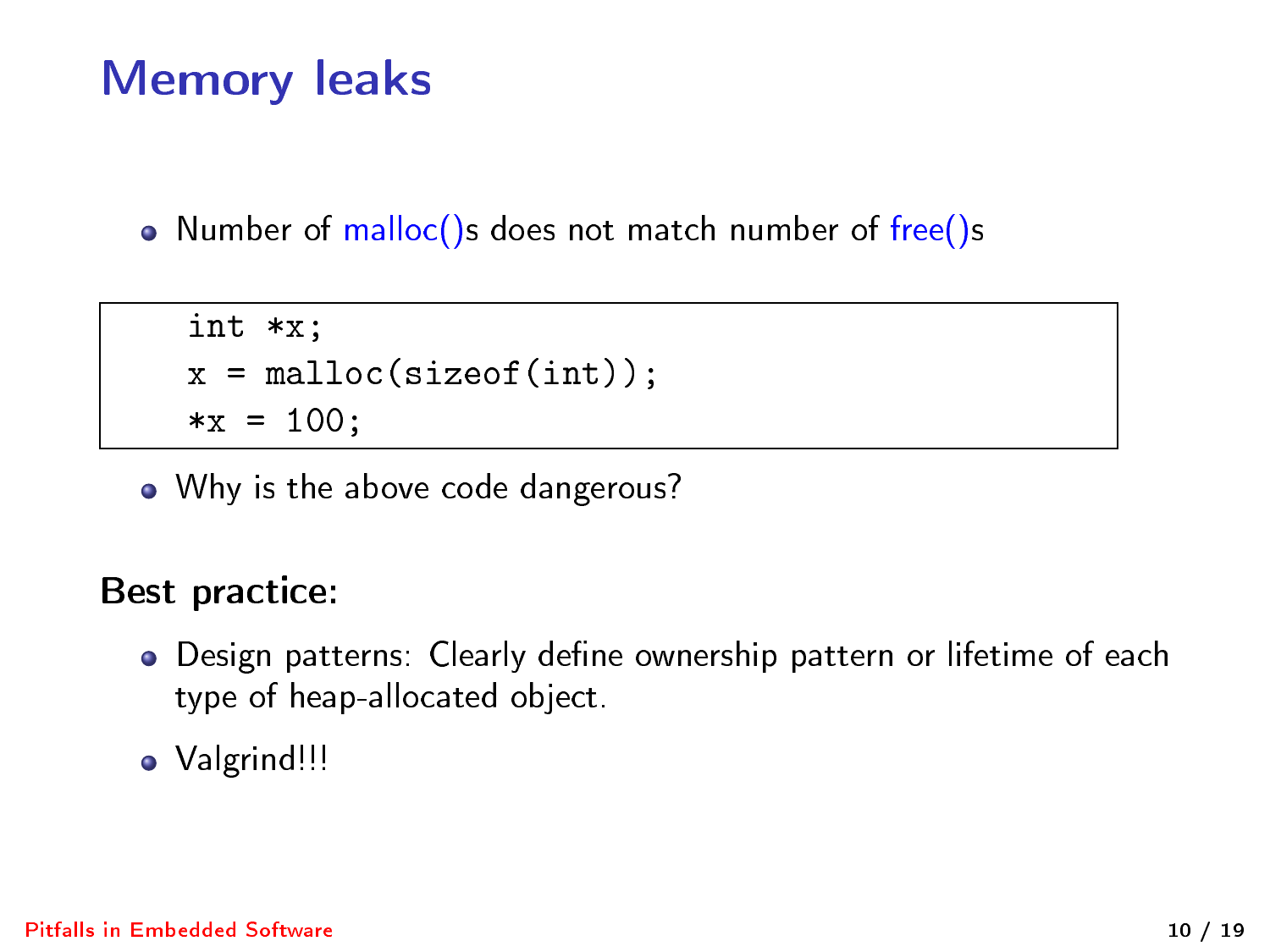### **Deadlocks**



Best practices:

- Do not attempt simultaneous acquisition of two or more mutexes
- Assign an ordering to all mutexes. Always acquire multiple mutexes in that same order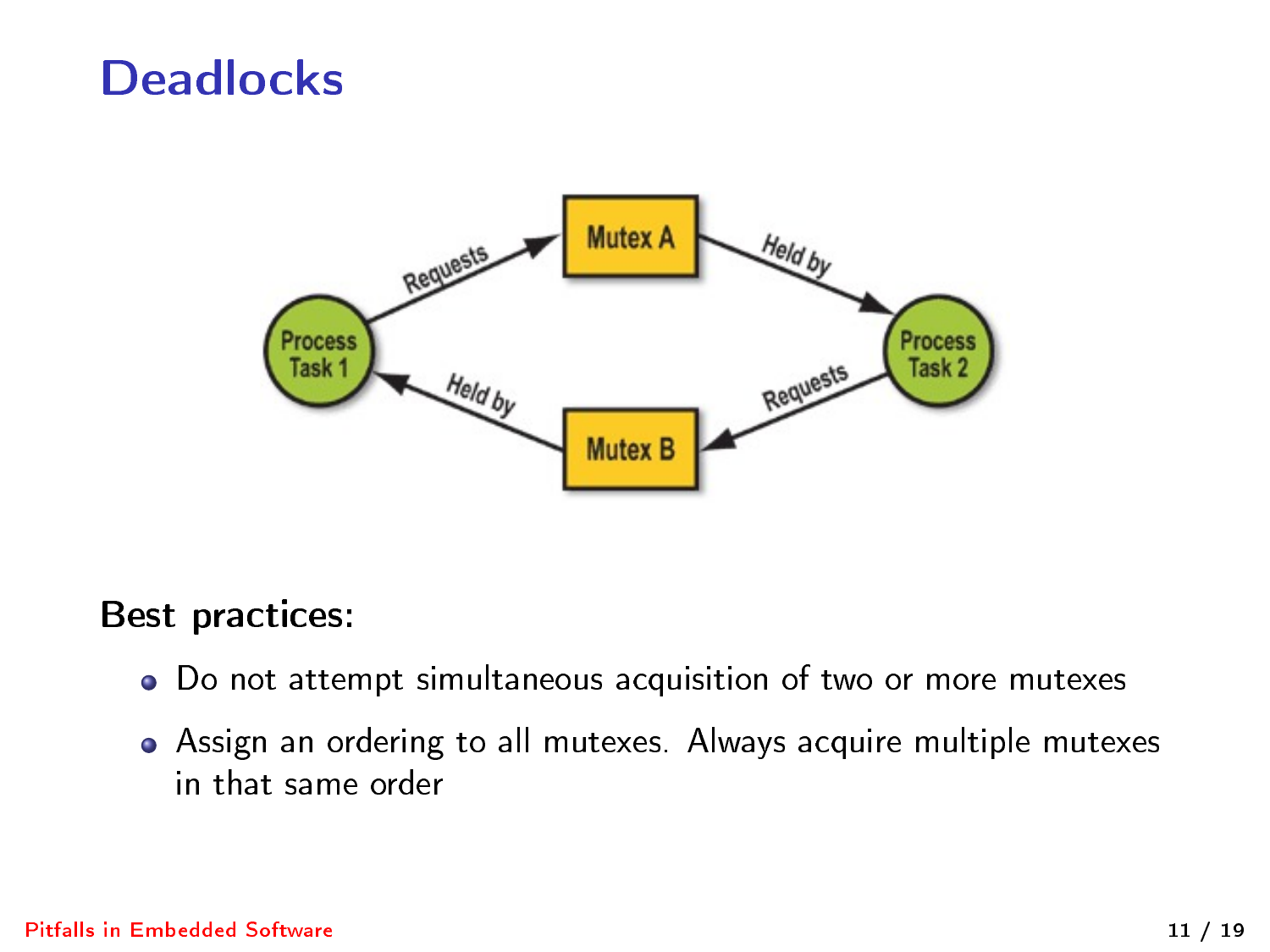# Priority inversion



### Not always reproducible

### Best practice:

- **1** Choose RTOS that has priority-inversion work-arounds in its API
- 2 Do not forget execution time cost of work-around

#### [Pitfalls in Embedded Software](#page-0-0) 12 / 19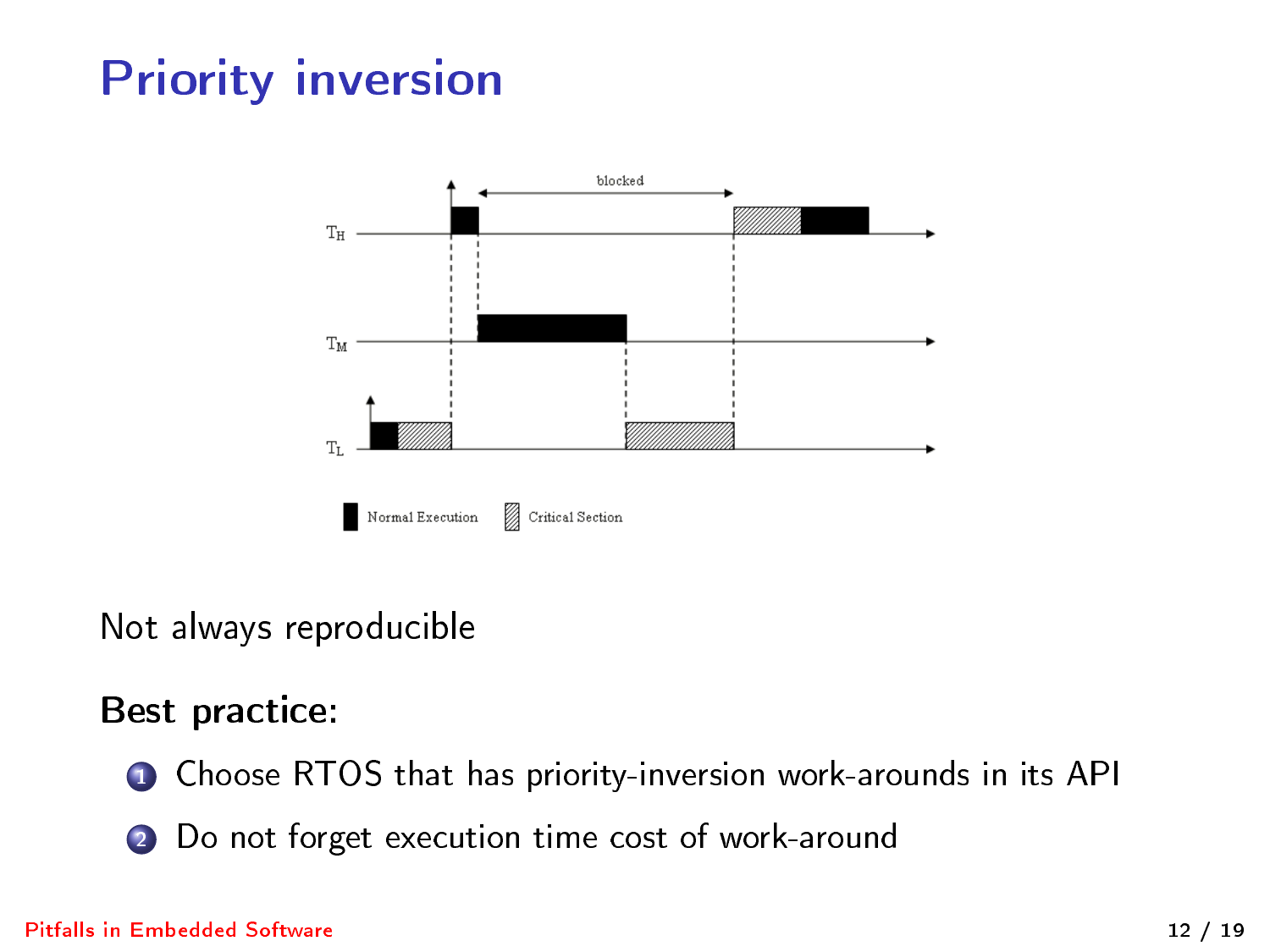## **Jitter**



### Best practice: Set correct relative priorities .. or cheat!



[Pitfalls in Embedded Software](#page-0-0) 13 / 19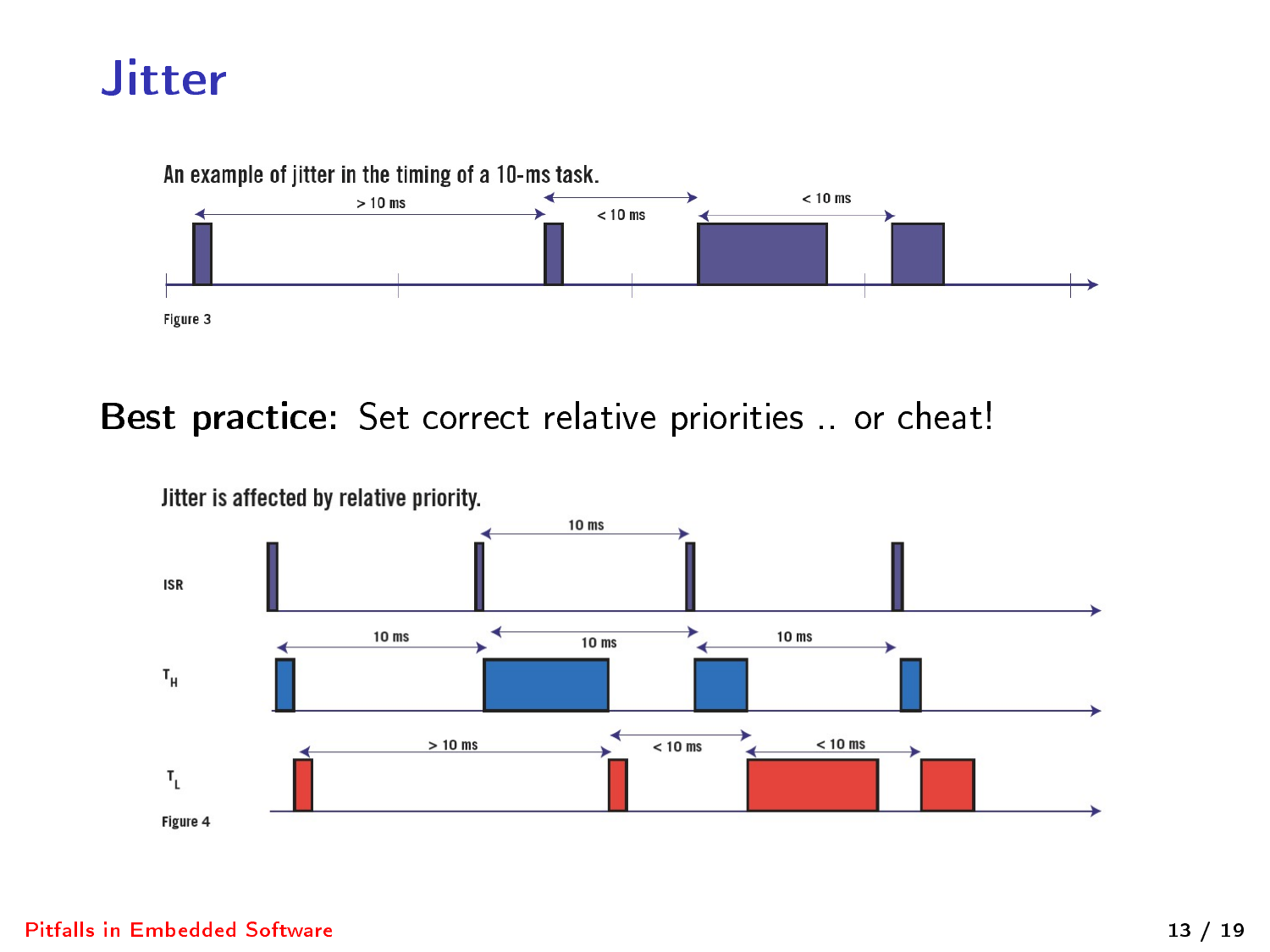# A scientific approach to debugging

**1** Verify the bug, determine correct behavior

- <sup>2</sup> Stabilize, isolate, minimize
	- 2 Can you make the bug appear consistently?
	- 2 What is the minimum input needed to make it appear?
- <sup>3</sup> Estimate a probability distribution

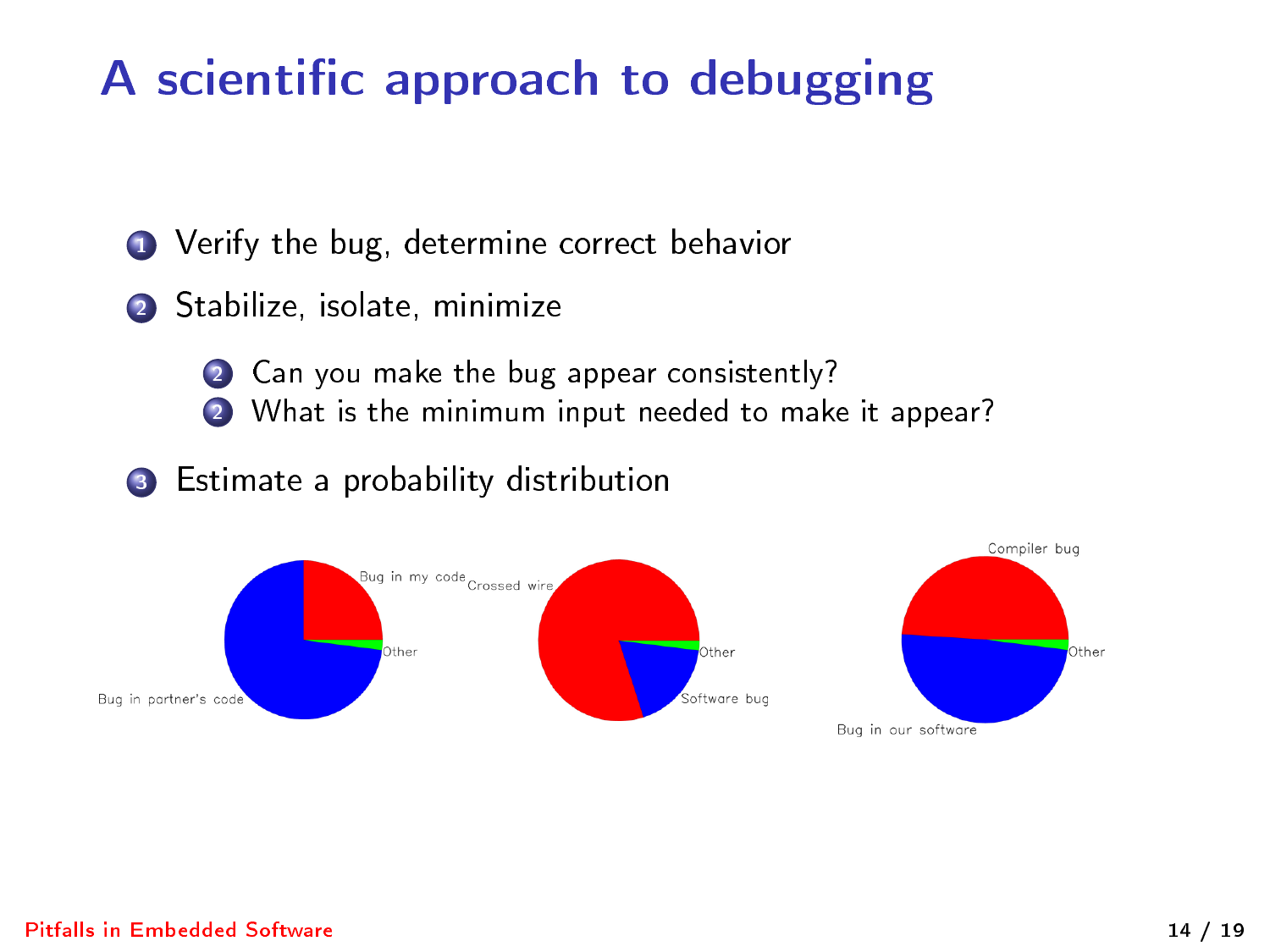# A scientific approach to debugging

- **4** Devise and run an experiment
- **6** Iterate but remember to change one thing at a time
- **6** Fix bug, verify fix
- **Q** Undo changes
- 8 Find the bug's parents, friends and relatives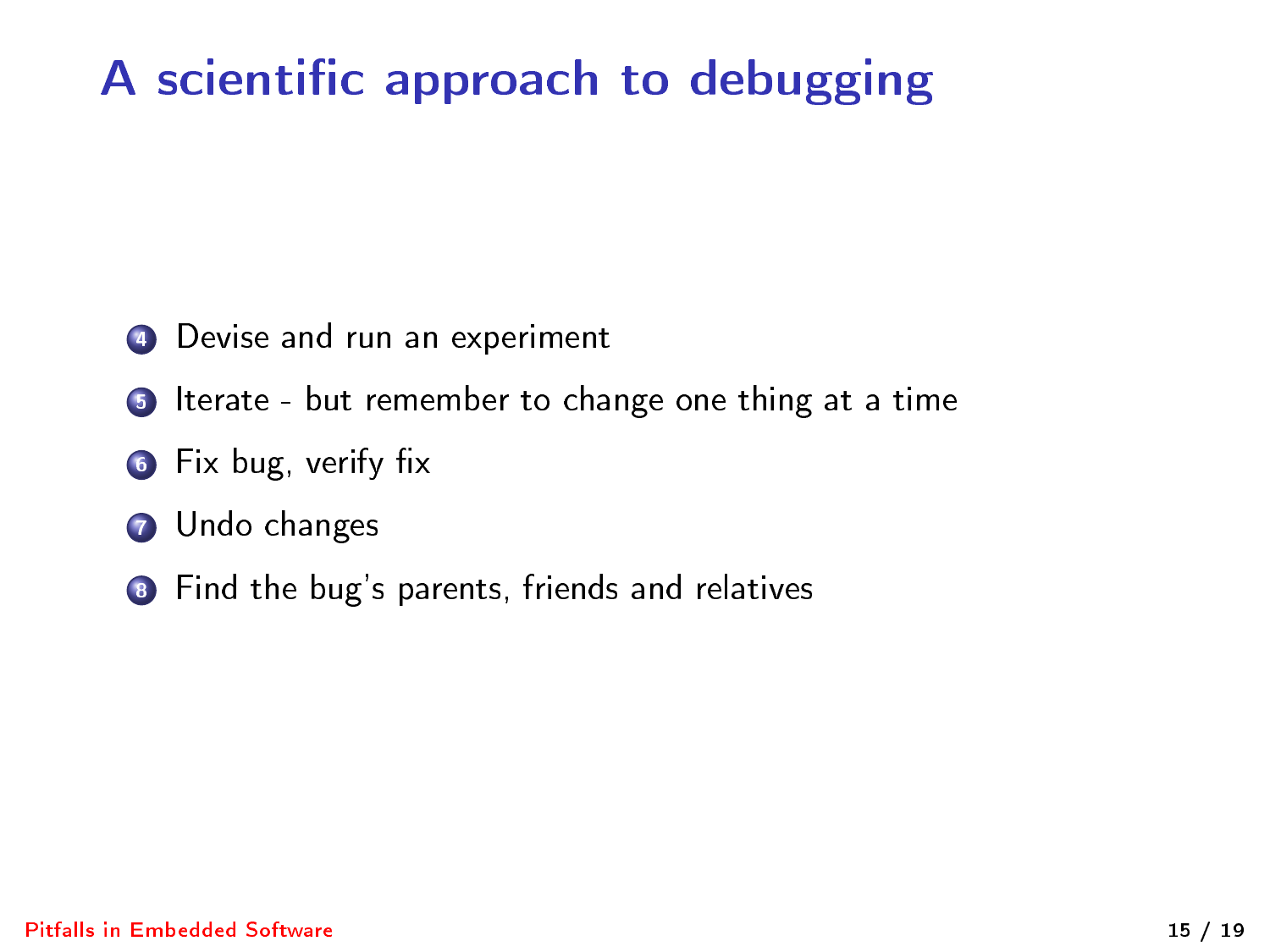# If you are stuck

What if the probability distribution looks like this?



- **o** Take a break
- **•** Talk with someone
- Sit and stare at the code
- Reduce size of failure-inducing input
- Find a tool to bring out more information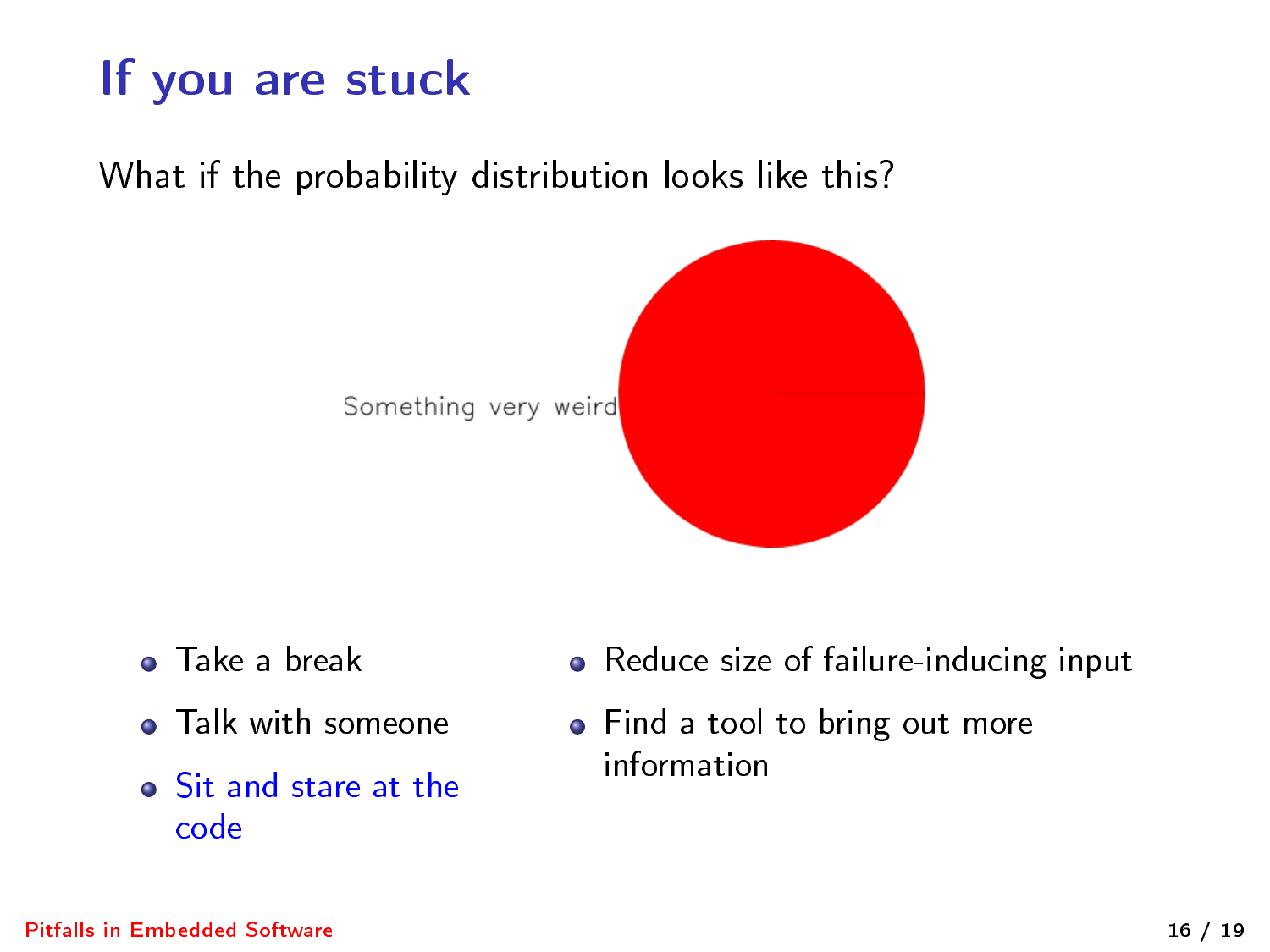# Take home puzzle  $#1$

```
1 \#include \ltiostream>2 \#include \ltstring>3 using namespace std;<br>4 int main(void)
 4 int main(void)<br>5 \t{5}5 {
 6 string s = "abc";<br>7 char delim = ''
 7 char delim = ':';<br>8 unsigned int posi
 8 unsigned int position = s.find(delim);<br>9 // if no matches are found, find() ret
9 // if no matches are found, find() returns string::npos, else position of delim<br>10 // see http://www.cplusplus.com/reference/string/string/find/
10 // see http://www.cplusplus.com/reference/string/string/find/<br>11 if(string::npos != position) {
11 if(string::npos != position) {
12 cout << delim << " FOUND in " << s << endl;<br>13 lelse {
13 } else {<br>14 cout
           14 cout << delim << " NOT FOUND in " << s << endl:
15 }
16 return 0;
```
17 }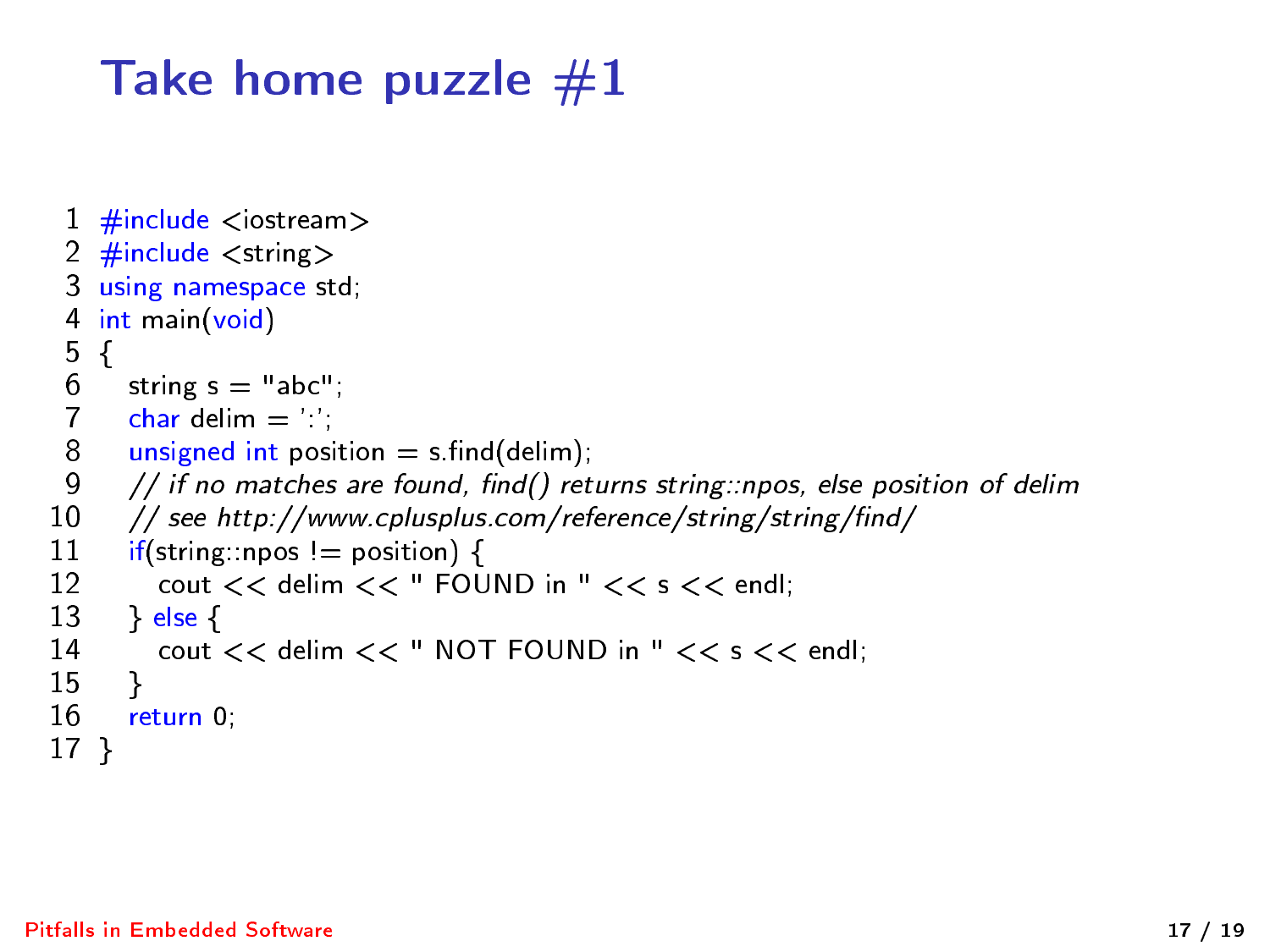## Take home puzzle  $#2$

 $\#$ include  $\lt$ stdio.h  $>$ 

 $main(t,$ , a) char ∗a; {return!0<t?t<3?main(−79,−13,a+main(−87,1−\_, main(-86, 0, a+1)+a)):1,t< ?main(t+1, , a ):3,main ( -94, -27+t, a  $)\&\&t == 2$  ? <13 ?main ( 2, \_+1, "%s %d %d\n" ):9:16:t<0?t<-72?main( t,"@n'+,#'/∗{}w+/w#cdnr/+,{}r/∗de}+,/∗{∗+,/w{%+,/w#q#n+,/#{l,+,/n{n+\ ,/+#n+,/#;#q#n+,/+k#;∗+,/'r :'d∗'3,}{w+K w'K:'+}e#';dq#'l q#'+d'K#!/\ +k#;q#'r}eKK#}w'r}eKK{nl]'/#;#q#n'){)#}w'){){nl]'/+#n';d}rw' i;# ){n\ l]!/n{n#'; r{#w'r nc{nl]'/#{l,+'K {rw' iK{;[{nl]'/w#q#\ n'wk nw' iwk{KK{nl]!/w{%'l##w#' i; :{nl]'/\*{q#'ld;r'}{nlwb!/\*de}'c \ ;;{nl'−{}rw]'/+,}##'∗}#nc,',#nw]'/+kd'+e}+;\  $\#$ 'rda $\#$ w! nr'/ ') }+}{rl $\#$ '{n' ')# }'+}##(!!/")  $t<-50$ ? ==∗a ?putchar(a[31]):main(-65, ,a+1):main((\*a == '/')+t, ,a\ +1 ):0<t?main ( 2, 2 , "%s"):∗a=='/'||main(0,main(−61,∗a, "!ek;dc \ i@bK'(q)−[w]∗%n+r3#l,{}:\nuwloca−O;m .vpbks,fxntdCeghiry"),a+1);}